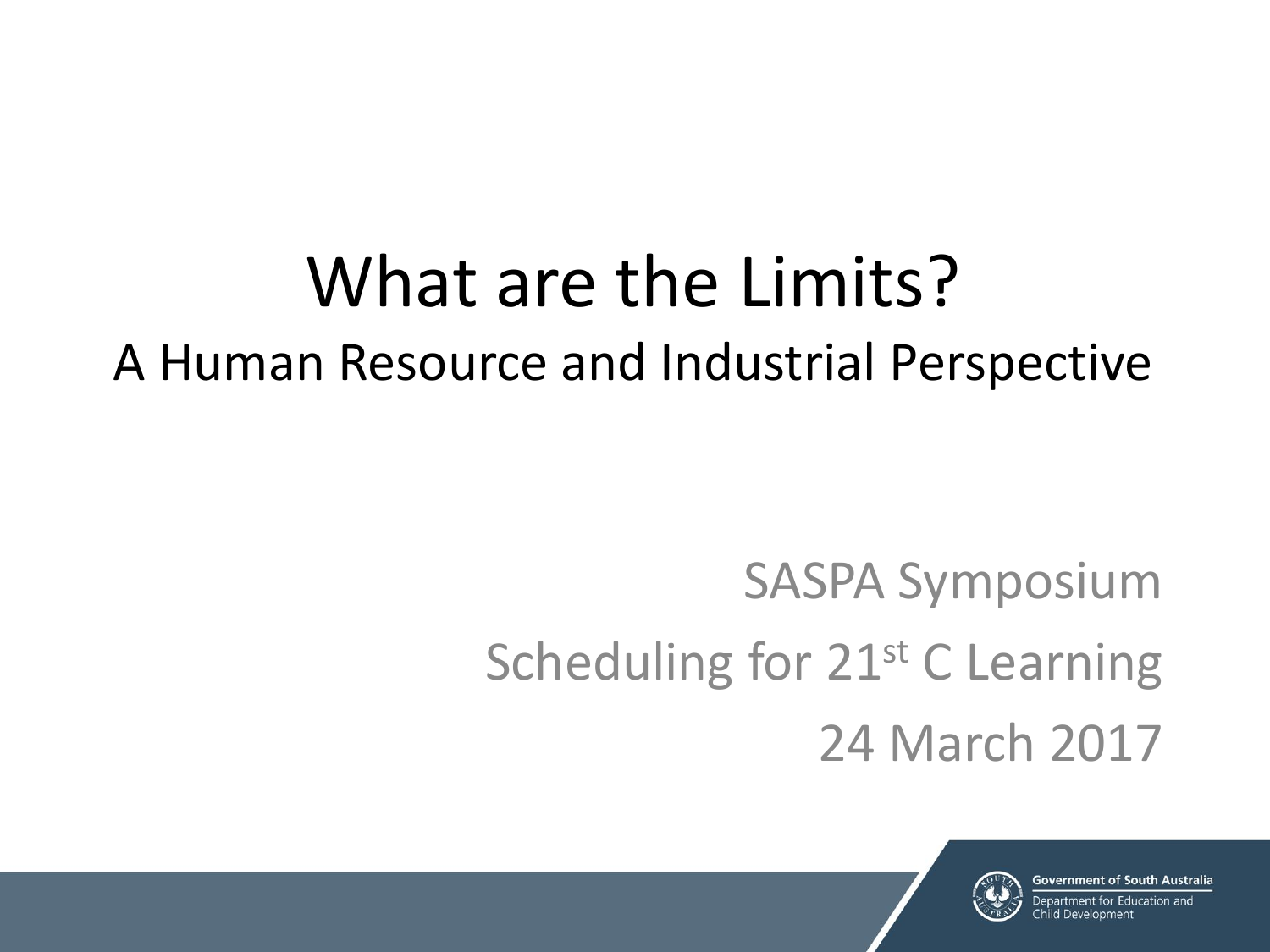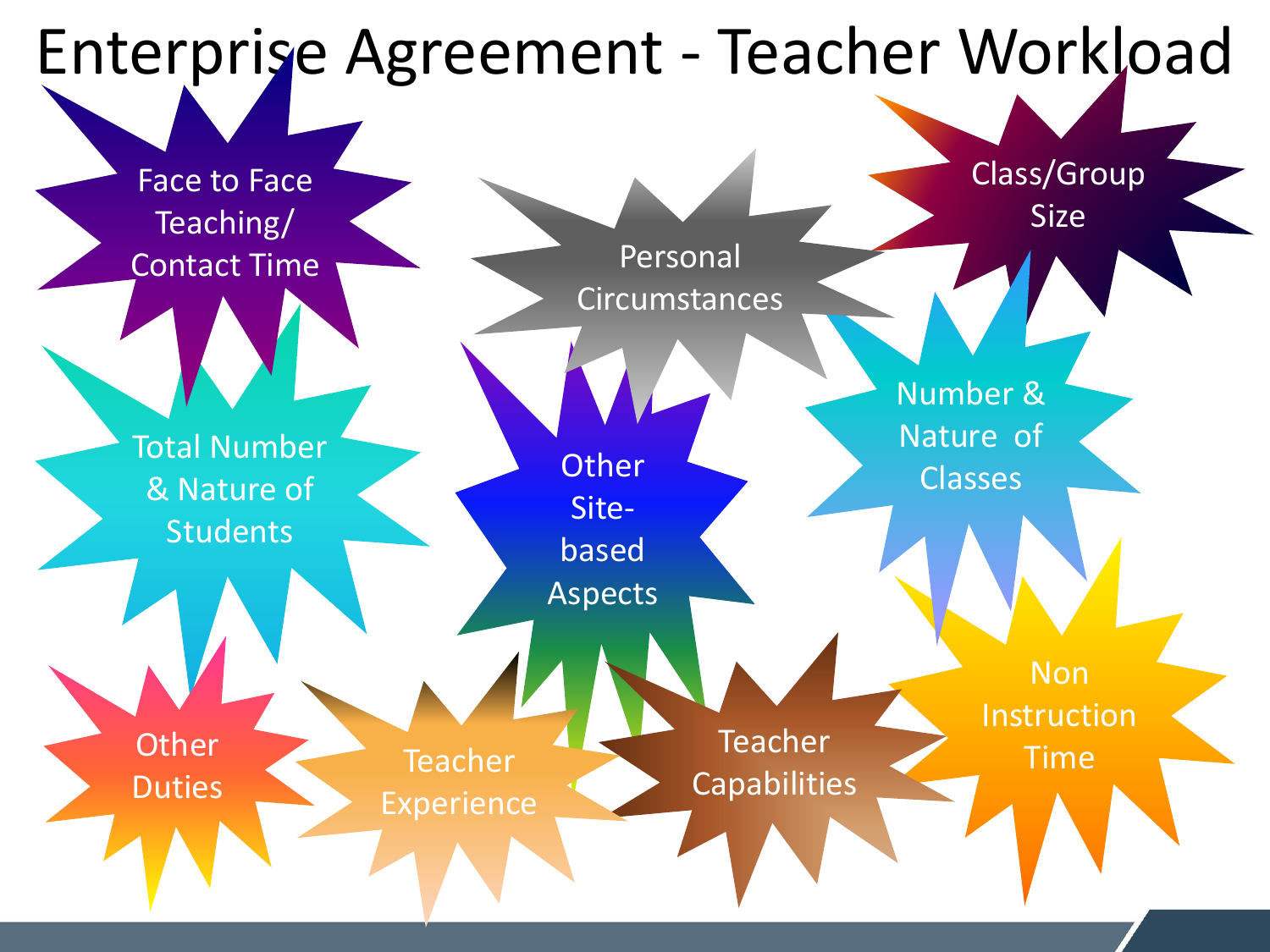

Do the definitions need to change?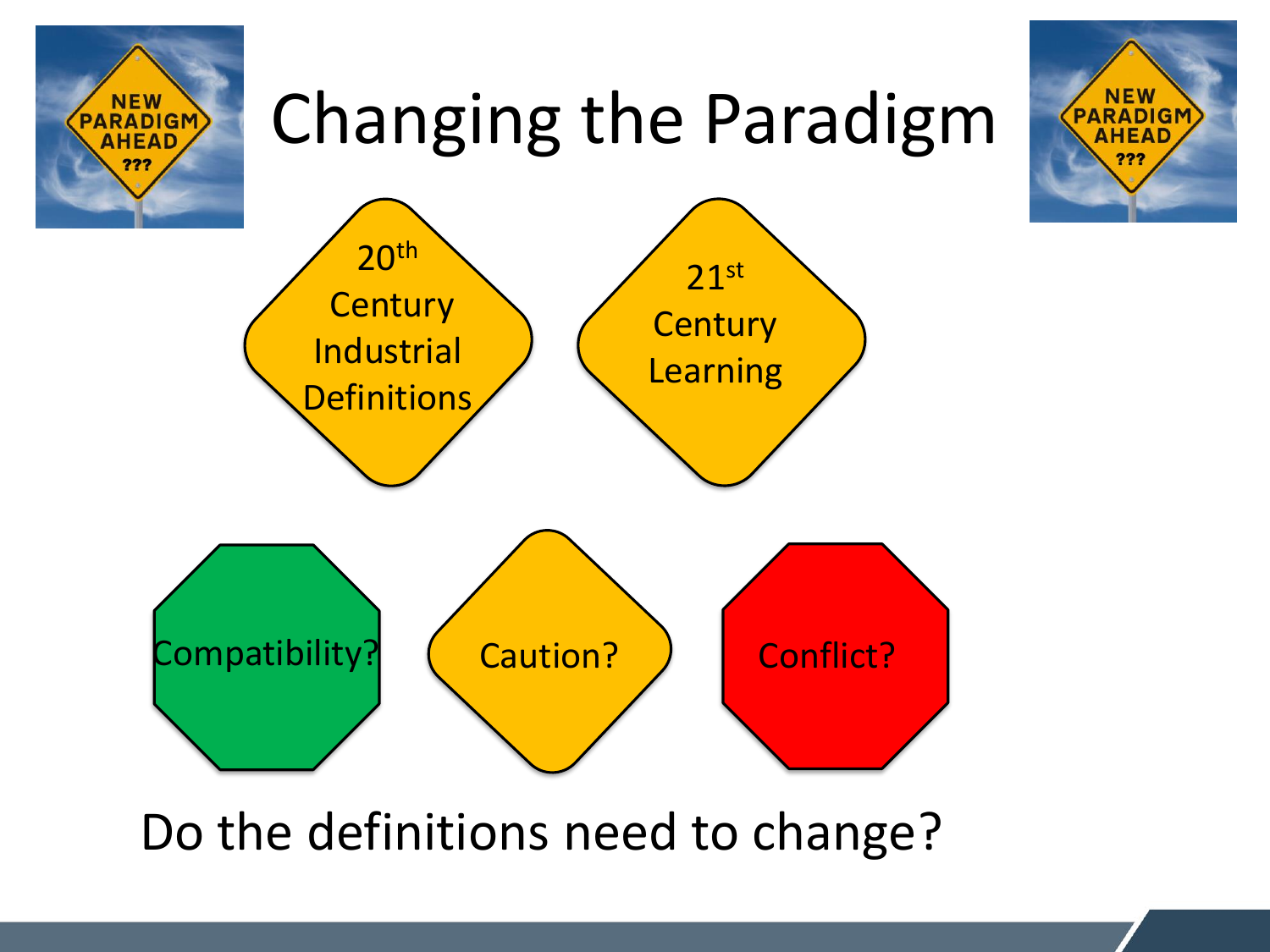#### **Classes**

- •What is a class?
- How do we define class size?

### **Teacher Workload**

- •Fair
- •Reasonable
- •Equitable

How do we define and ensure this?

Issues for 21st **Century** Learning

**Teaching**  What is teaching?

- **Currently**
- Face to Face
- •With a group of students
- •Within "school hours"

### **Teaching Load**

- School Hours -F2F, NIT
- •Other Duties
- **24/7 Learning**
- Span of teaching hours?
- Resource implications e.g. TOIL?
- Teacher work/life balance?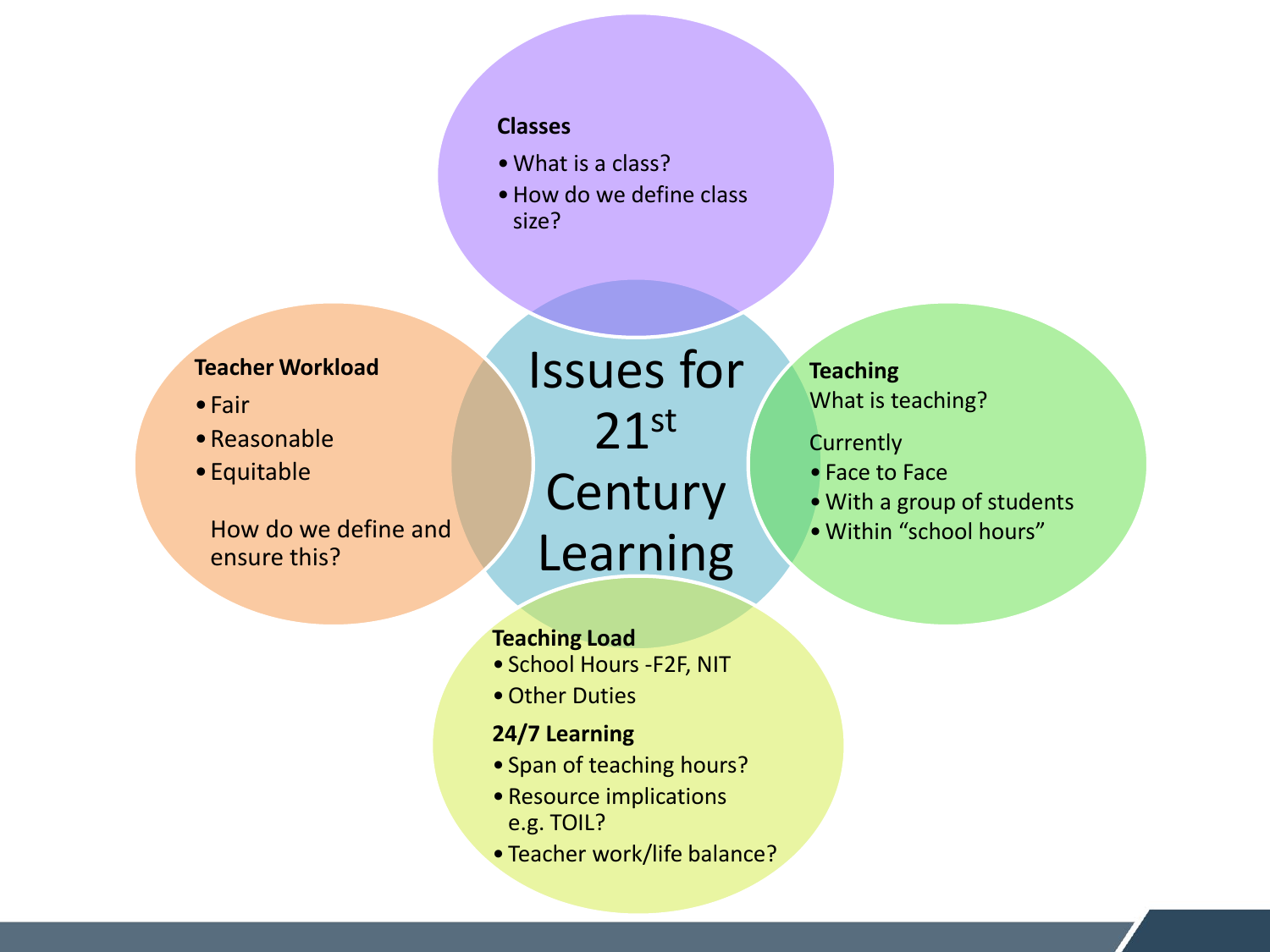# The School Day

## **Education Regulation 78 Organisation of a School Day**

Not less than 40 minutes for luncheon each school day

Provision made for recess during morning and afternoon sessions

Between 5¼ and 5½ hours each day for instruction, exclusive of luncheon and recess interval.

The Chief Executive may permit otherwise

## **Teachers (DECS) Award Clause 5.15**

A teacher will not work more than five hours in any one working day without being allowed a meal break

### Not less than 30 minutes

• May be reduced to 20 minutes on days where the teacher is rostered to undertake yard duty during the luncheon break

To be taken not more than five hours after the commencement of work on that day